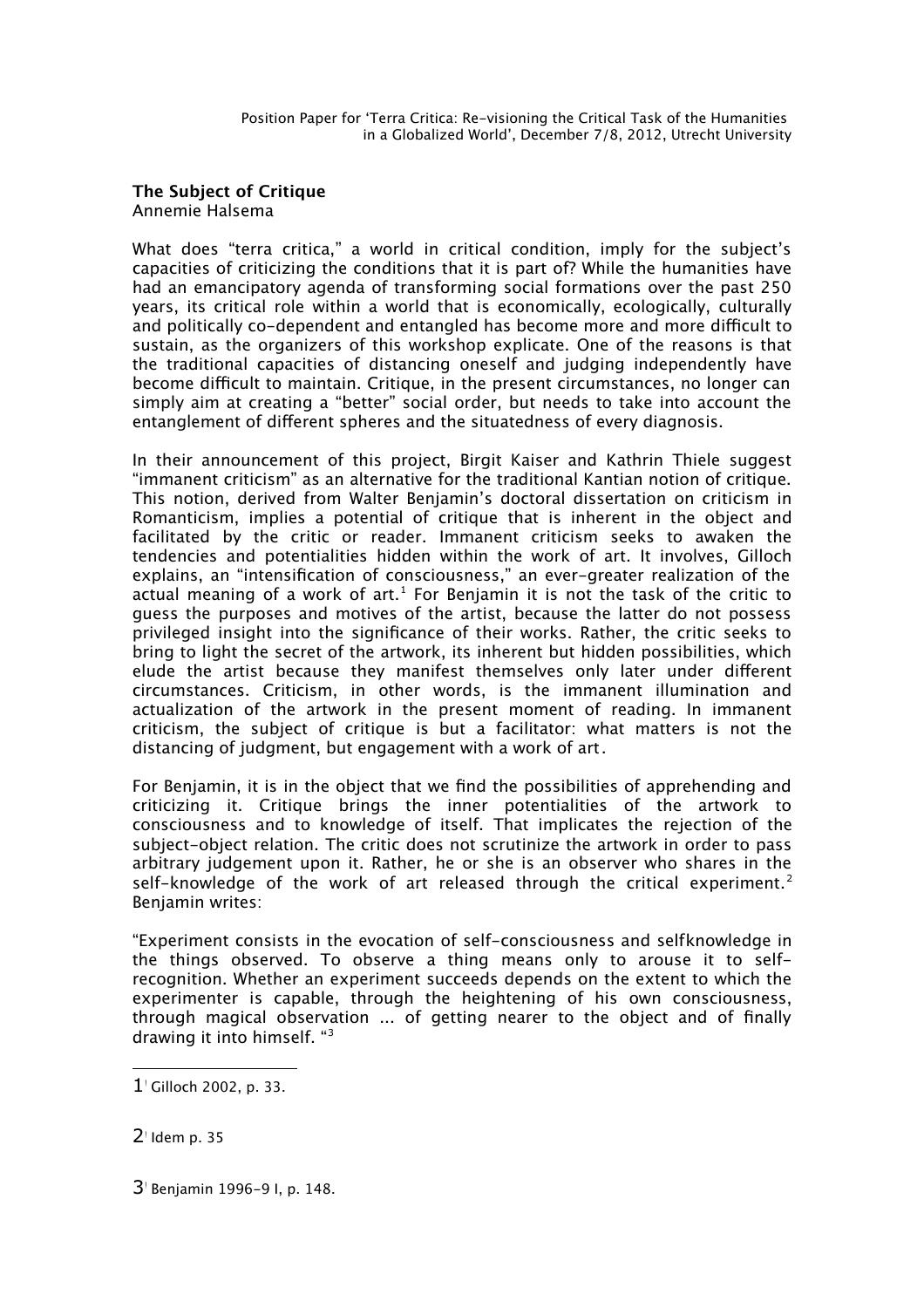Critique does not imply that a subject knows an object, because in the process of reflection subject and object are one and the same.

Whereas the traditional notion of critique implies a subject that can distance itself from the object and is capable of judgment, Benjamin suggests that the subject in order to criticize needs to expose itself to the artwork. It loses itself in what it criticizes and brings to light what is present in the artwork. As Kaiser and Thiele claim, critique in the present-day globalized world implies that we need to rethink the subject of critique, i.e., consider it without a transcendent value system that motivates it, and in the complexities and intertwinements of economy, culture, politics. They suggest in a Benjaminian manner to engage with the object. My question is what it takes from the subject to engage itself with the object. Is the subject's position as facilitator, that brings the object to self-recognition, enough?

In my reflection, I will not scrutinize and further confront the traditional notion of critique as distancing judgment and Benjamin's notion of immanent critique, but transpose the same question to two other philosophical traditions, namely hermeneutics and poststructuralism. I take hermeneutics in the interpretation that Paul Ricoeur gives to it, as a heir, but also as contemporary reformulation of the Kantian position.<sup>[4](#page-1-0)</sup> And I take Judith Butler's position as inheritor of Foucaultian poststructuralism. In works such as The Psychic Life of Power (1997), she asks questions not posed by Foucault, and takes his poststructuralist account of the subject further. I will not detail the relationships between Kant and Ricoeur or Foucault and Butler in this short position paper, but will get straight to the point: what do both think about the subject of critique? I will start with Butler, who of our two novel protagonists comes closest to Benjamin.

Judith Butler in different works reflects upon critique, upon the possibilities namely for a subject that is constituted by hegemonic norms to criticize these norms.<sup>[5](#page-1-1)</sup> Relating her notion of critique to Benjamin's immanent critique helps to elucidate what it takes for the subject to criticize. In her case, it is not a matter of bringing to light the internal potentialities of something, such as an artwork, but she reflects upon the paradoxical situation that we are inaugurated as subjects by hegemonic norms, the same norms that also need to be put under critique. Questioning these, implicitly means questioning ourselves. For Butler, the subject is not an observer that in engaging with an object articulates and brings to light what is internal to it, but the subject is constituted by norms that condition its coming into existence. She overcomes the subject-object distinction in another way than Benjamin, namely by understanding the self as not external to the complexities and intertwinements of economy, culture, politics. Rather, these complexities form the normative framework for the subject to come into existence. Questioning them, putting them under critique, implies putting its own conditions of emergence under critique. In Benjamin's immanent critique, the subject loses itself in order to bring to light the potentialities and tensions of the artwork. Butler, rather, shows that the subject comes into existence in a performative process of citing the normative practices in the cultural order that it is part of. In the performative process it constitutes itself and establishes the norm as hegemonic norm.

<span id="page-1-0"></span> $4$ ! See Halsema 2006.

<span id="page-1-1"></span>5<sup>*I*</sup> See for instance Butler 1997, 2005.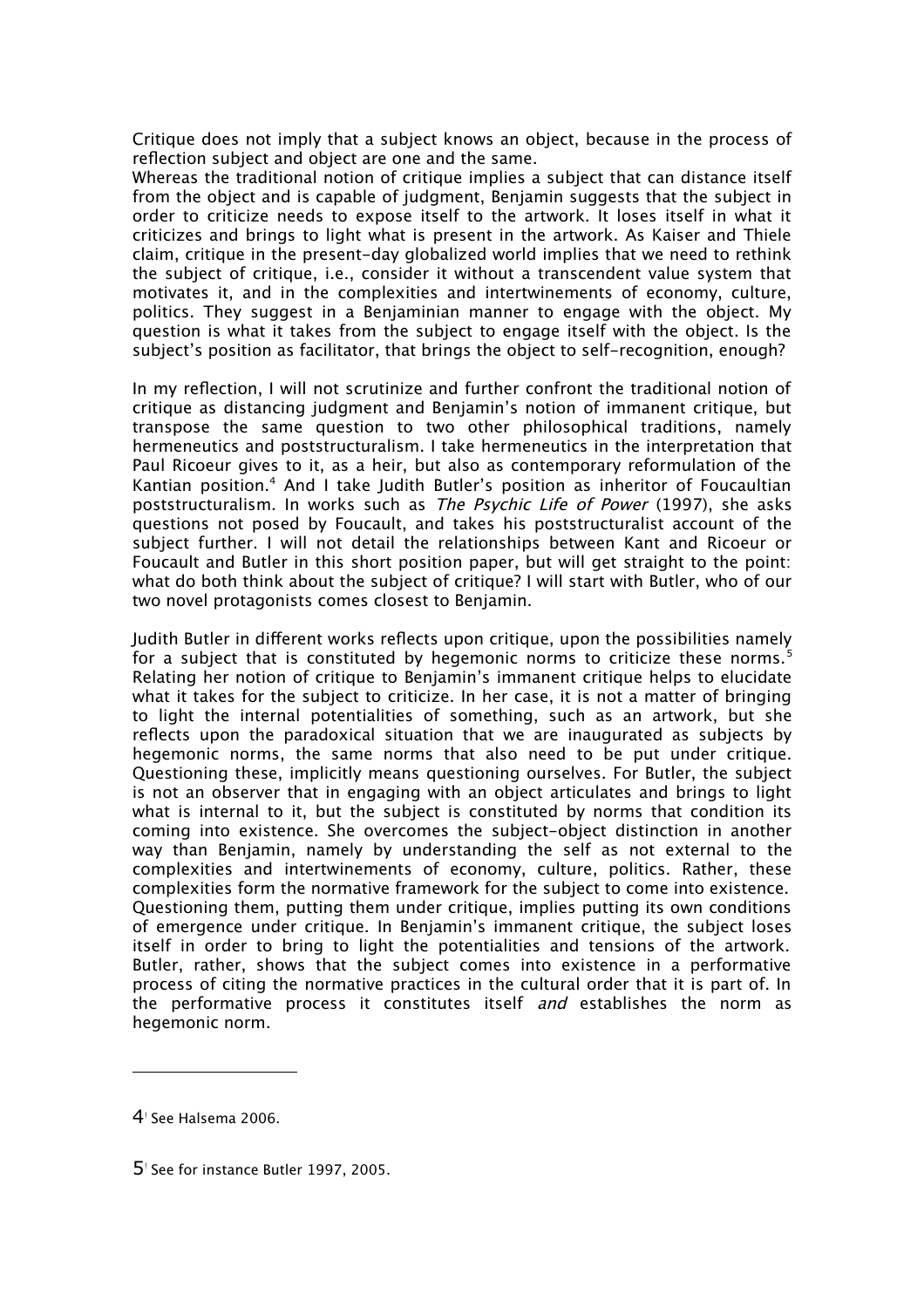With Butler the question of the subject of critique has changed: while for Benjamin critique implies engaging with the object, as we saw, for Butler – who considers the subject constituted within normative social practices - critique has become problematic for the subject precisely because it is constituted as subject in the engagement with the object that is to be put under critique. For Butler, critique implies two things at once: putting under critique the normative practices that constitute us as subjects, while at the same time constituting oneself as critical subject. There is no critical subject before the act of criticizing.

In one of her recent books, *Giving an Account of Oneself* (2005), she asks for an ethics, and develops a notion of responsibility on the basis of a poststructuralist subject notion. The book shows this double bind of the critical self. Ethics and critique for Butler are closely related. The book is based upon her Adorno-lectures. She starts her reflections with Adorno's notion of ethical violence. Ethical violence for her is related with a firm subject position, that is, a willing, and wanting subject, that is always to be held responsible for all of its actions, it is a self that is coherent and transparent to itself. On the basis of the late Foucault's work, Butler considers the self not as capable of giving a full account of itself, but as a reflexive and narrative self, that while being inaugurated by the norm, also is capable of critically relating to it.

Considering the self in a radical manner as constituted by normative practices, leads her to a notion of the self as constituting itself while giving an account of itself in an ethical or political way. The self answers to a call (of the other in ethics, of the one that calls on it to give an account of itself), or it speaks itself out against the norms that inaugurated it, and that make out, what she earlier called, its "social existence".<sup>[6](#page-2-0)</sup> In doing so, the self also creates itself. "It speaks itself, but in the speaking it becomes what it is", writes Butler.<sup>[7](#page-2-1)</sup> The late Foucault's analysis of the confession (*exomologèsis*)<sup>[8](#page-2-2)</sup> leads her to a self that is reflexive in the sense that it is addressed in a radical sense, and that in the process of speaking itself out, also constitutes itself. Critique for Butler implies that the self is capable of putting into question the norm that inaugurates it. It does not exist as subject before the act, but comes into existence in the act. The subject of critique, in other words, is constituted as critical subject in the act of criticizing, but there is no subject before the act.

But if the critical subject comes into existence in the act of criticizing, what makes that it is critical, that it can be critical? Why do some selves criticize and others not? Do we not need to specify the capacities of the critical self in order to understand "the subject of critique"? In Ricoeur's work, I have found an answer to these questions, in his reflections about critique in hermeneutics and in his account of the ethical self namely.<sup>[9](#page-2-3)</sup>

<span id="page-2-0"></span>6- Butler 1997, p. 28.

<span id="page-2-1"></span>7<sup>!</sup> Butler 2005, p. 113.

<span id="page-2-2"></span>8 Butler does not refer to the notion of confession as examined by Foucault in The History of Sexuality I, but in texts such as "About the Beginnings of the Hermeneutics of the Self." (Foucault 1999). In the first, he indicts confession as "a forcible extraction of sexual truth," in the latter he understands confession as act of speech in which the subject "publishes itself" (Butler 2005, p. 112).

<span id="page-2-3"></span>9 See Paul Ricoeur, "Hermeneutics and the Critique of Ideology", in Ricoeur 2008, pp. 263-299. See for the notion of "distanciation" also his "The Hermeneutical Function of Distanciation" in the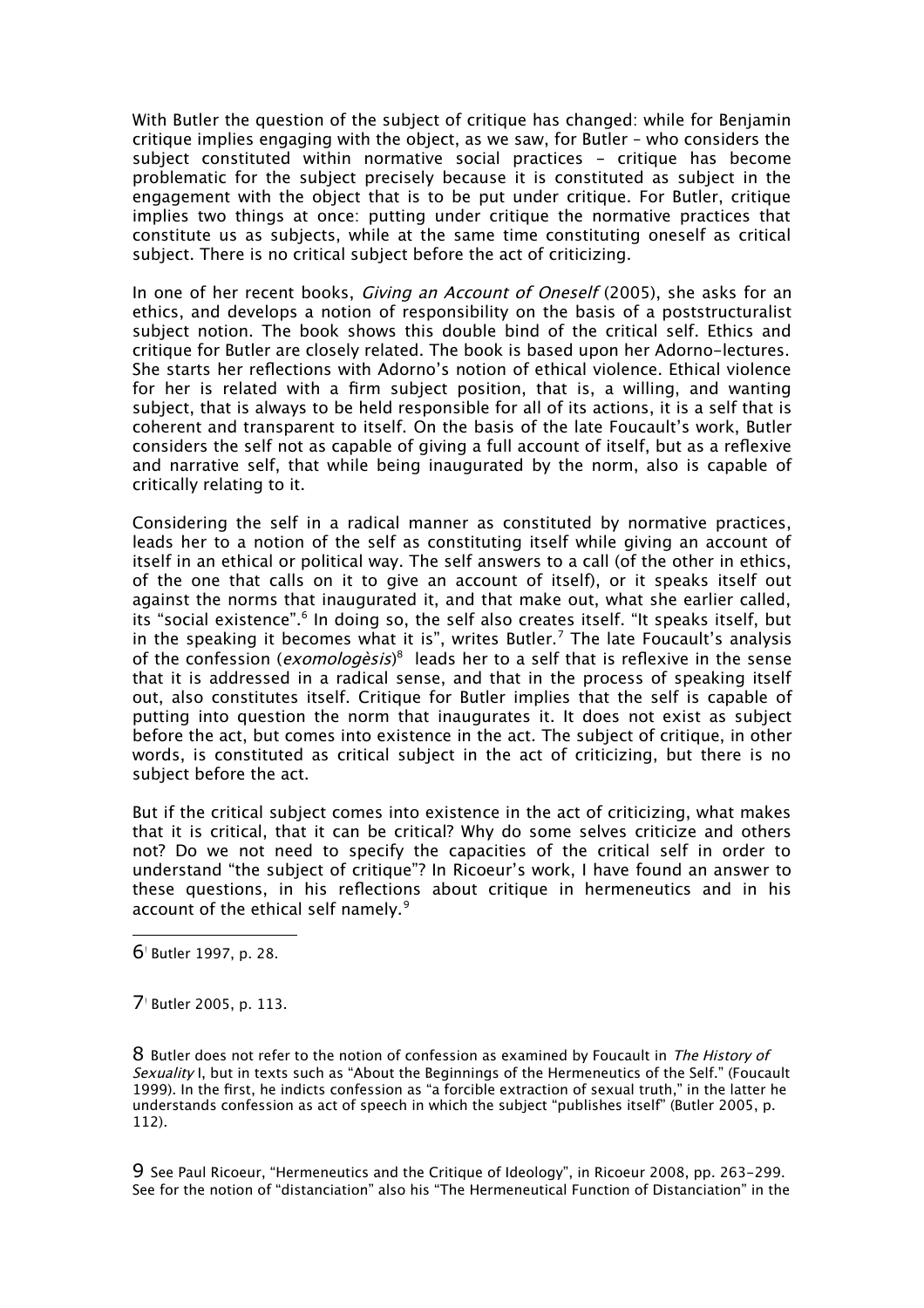For Ricoeur, there is a subject that exists independently of the norm, or as he writes, of "discourse". It even is necessary to presume such as self, in order to think the possibility of critique. For Ricoeur, hermeneutics intrinsically implicates the possibility of critique. That possibility lies precisely in the subject's capacity of distanciation. Whereas Gadamer does not recognize the critical instance, because the hermeneutical experience for Gadamer refutes *Verfremdung*. Ricoeur develops a dialectic between the experience of belonging and alienating distanciation.

Ricoeur argues that distanciation belongs to interpretation, as its condition, instead of contradicting it, as Gadamer claims. Distanciation is implicated in the fixation that is implied in writing, in the material sense, but also because the text is autonomous from its author and the meaning that (s)he gives to the text. Furthermore it is autonomous with respect to the cultural situation and sociological conditions of the production of the text, and with respect to its original addressee. It is precisely because of the autonomy of the text to the meaning its author gives to it, to its original addressee, and to the conditions in which it is produced, that critical distanciation is included in interpretation. "The emancipation of the text constitutes the most fundamental condition for the recognition of a critical instance at the heart of interpretation: for distanciation now belongs to the mediation itself," claims Ricoeur.<sup>[10](#page-3-0)</sup> He, furthermore, contends that in hermeneutics the text is considered as opening up a world in itself, and that this includes the possibility of critique of the real. "[T]he power of the text to open a dimension of reality implies in principle a recourse against any given reality..."<sup>[11](#page-3-1)</sup> Especially poetic discourse has this subversive power to suspend the reference to ordinary language and everyday reality, and to release a reference of a second order. Ricoeur also explicitly works out the relation between subjectivity and interpretation. Understanding oneself does not imply projecting oneself into the text, but rather exposing oneself to it: "it is to receive a self enlarged by the appropriation of the proposed worlds that interpretation unfolds." For Ricoeur, "it is the matter of the text that gives the reader his or her dimension of subjectivity." The confrontation with texts introduces the self to imaginative variations of the ego. In reading "I unrealize myself,"[12](#page-3-2) he writes.

While for Butler the subiect of critique comes into existence in the act of criticizing and critique implies discussing the social norms that inaugurate it as subject, Ricoeur makes clear that it are the materiality of the text and the subject's capacities to distance itself from it, that make up the critical capacity. For hermeneutical thinker Ricoeur, the self finds itself as self and formulates itself as (narrative) self by means of the text,  $13$  and is capable of taking a distance from the text. Of course the differences between both accounts of critique are broader than

<span id="page-3-0"></span> $10$ <sup>'</sup> Idem, 291.

<span id="page-3-1"></span> $11$ <sup> $\scriptstyle\pm$ </sup> Ibidem.

<span id="page-3-2"></span> $12$ <sup> $\scriptstyle\rm I$ </sup> The above quotes are all from Ricoeur 2008, 292-293.

<span id="page-3-3"></span> $13<sup>1</sup>$  Ricoeur develops the notion of the narrative self in *Time and Narrative* (1988) and *Oneself* as Another (1992).

same volume, pp. 72-85. For his ethical self see Ricoeur 1992 and the essay "From the Moral to the Ethical and to Ethics" in Ricoeur 2007, pp. 45-57.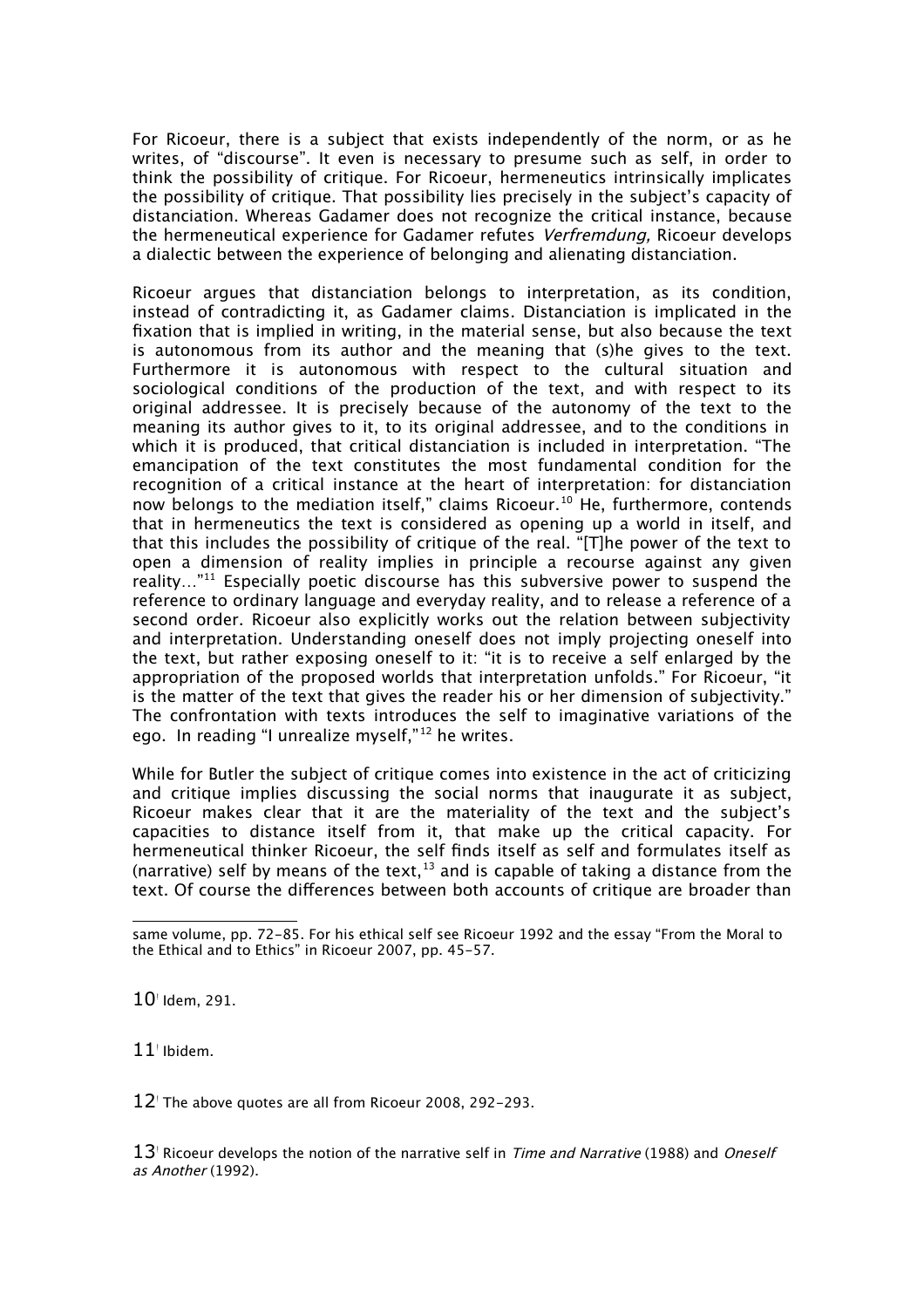I work out here. It can, for instance, be asked whether Ricoeur takes into account enough the normativity of discourse, and whether he does not forget about its excluding potential.<sup>[14](#page-4-0)</sup> He, rather, considers discourse as a laboratory for thought experiments and variations of the self. Butler, in contrast, articulates the limits of the narrative capacities of the self, and understands discourse as at once constitutive for the self and as excluding possibilities of social articulation of the self. What I want to bring forward here, however, is a question that comes up from the confrontation between the two perspectives upon critique.

I will reformulate that question, by taking into account Ricoeur's notion of ethics, and the ethical capacities of the self. We have seen than for Butler ethics and critique are related. Ricoeur considers both spheres to intersect partly,  $15$  but that is not what matters here. The question is what it takes for the subject, or self, <sup>[16](#page-4-2)</sup> to be critical. Ricoeur reinterprets Kantian ethics in a radical sense to an ethics that is based upon a hermeneutical self, that understands itself by means of texts and symbols. His self is narrative, and reflexive: it gathers itself after having acted, in its account of itself namely, and considers itself as actor. Yet, Ricoeur remains a Kantian in suggesting that the self can act as "counterpart" of the norm. Ethics needs to presume such a self that in a sense is independent of the norm that constitutes it, he claims. In discussion with Levinas, he in this respect speaks of "conviction". "… [M]ust not the voice of the Other who says to me: 'Thou shalt not kill,' become my own, to the point of becoming my conviction  $\ldots$ ?" he writes.<sup>[17](#page-4-3)</sup> For Ricoeur, similar to Levinas, "being enjoined" forms the structure of selfhood,  $^{18}$  $^{18}$  $^{18}$  but with the remark that ethical subjectivity includes something more. The self that detests itself is unable to hear the injunction coming from the other. For the ethical self to emerge we need to suppose the "benevolent spontaneity", with which it recognizes the call of the other.<sup>[19](#page-4-5)</sup> The ethical self, in short, needs the conviction of its own capacities (i.e., attestation), the basic trust "I can."

The subject that is capable of taking a distance from the text, from discourse, in Ricoeur's ethics returns in the idea that ethics presumes a self that can act as counterpart of the norm. For Ricoeur, ethics basically demands not a constant self (a self that is *idem*), but a self that is capable of holding a promise (*ipse*) –which is the self constancy needed if circumstances change radically. He writes that ethics demands a self that can hold on to a basic belief in its own capacities of acting ethically.

<span id="page-4-0"></span>14<sup>'</sup> See Halsema forthcoming.

<span id="page-4-1"></span>15 See Ricoeur's "Ethics and Politics" in Ricoeur 2008, pp. 317-328.

<span id="page-4-2"></span>16 Ricoeur uses "self" as an alternative for the concepts "I", "ego", "subject." He writes: philosophies of the subject "formulate the subject in the first person - ego cogito -, whether the 'I' is defined as an empirical or a transcendental ego, whether the 'I' is posited absolutely […] or relatively […]. In all of these instances the subject is 'I'" (Ricoeur 1992, p. 4). In contrast, he speaks of the "self" in *Oneself as Another*, his major book about personal and ethical identity.

<span id="page-4-3"></span>17<sup>!</sup> Ricoeur 1992, p. 339.

<span id="page-4-4"></span>18<sup>!</sup> Idem p. 354.

<span id="page-4-5"></span>19! Idem p.190.